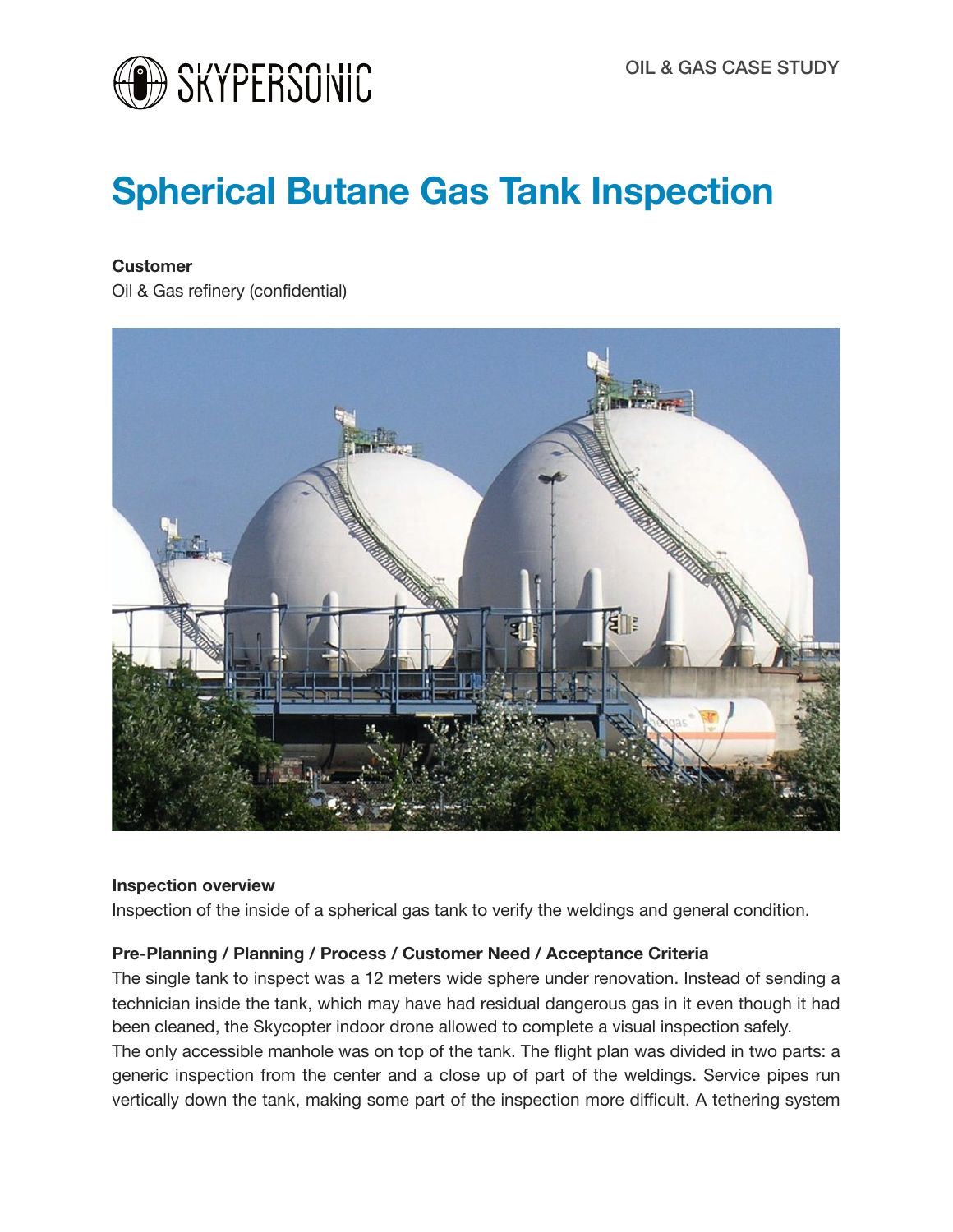

has been used to drop the drone in the tank from the top manhole. An operator worked in coordination with the pilot to constantly manage the length and tension of the wire.

The customer needed a detailed video to decide the level of renovation for the internal part of the structure.

#### **Environmental and Conditions**

The mission was pursued completely indoor and beyond visual line of sight.



FPV goggles and screen have been used to navigate the environment. Extender cables allowed to bring the control transmitter and video receiver antenna in the tank.

No flammable or radioactive fluid was expected.

## **Visual Inspection Results / Lessons Learned / Confidence Level**

The visual inspection offered satisfying results and answered the customer's need. The inside



of the tank was painted matte black, making illumination difficult when far from the surface. An experimental illumination system was used to get better results.

The lesson learned in this inspection was the difficulty to keep track of the weldings already inspected and those still to capture. A coordinated work and constant communication between pilot and inspector allowed a precise track of the operations.

The mission was completed in two days, during the first day, which worked mostly as a preinspection, the team found out which changes to the configuration of the drone were needed to complete the work with success.

#### **Benefits of Using the Skycopter technology**

The traditional way to inspect this kind of tank is sending an operator inside it from the top, with big safety risks and long time to prepare the needed rigging. Using the Skycopter allowed to reduce inspection times and reduce risks.providing significant overall cost savings for the project.